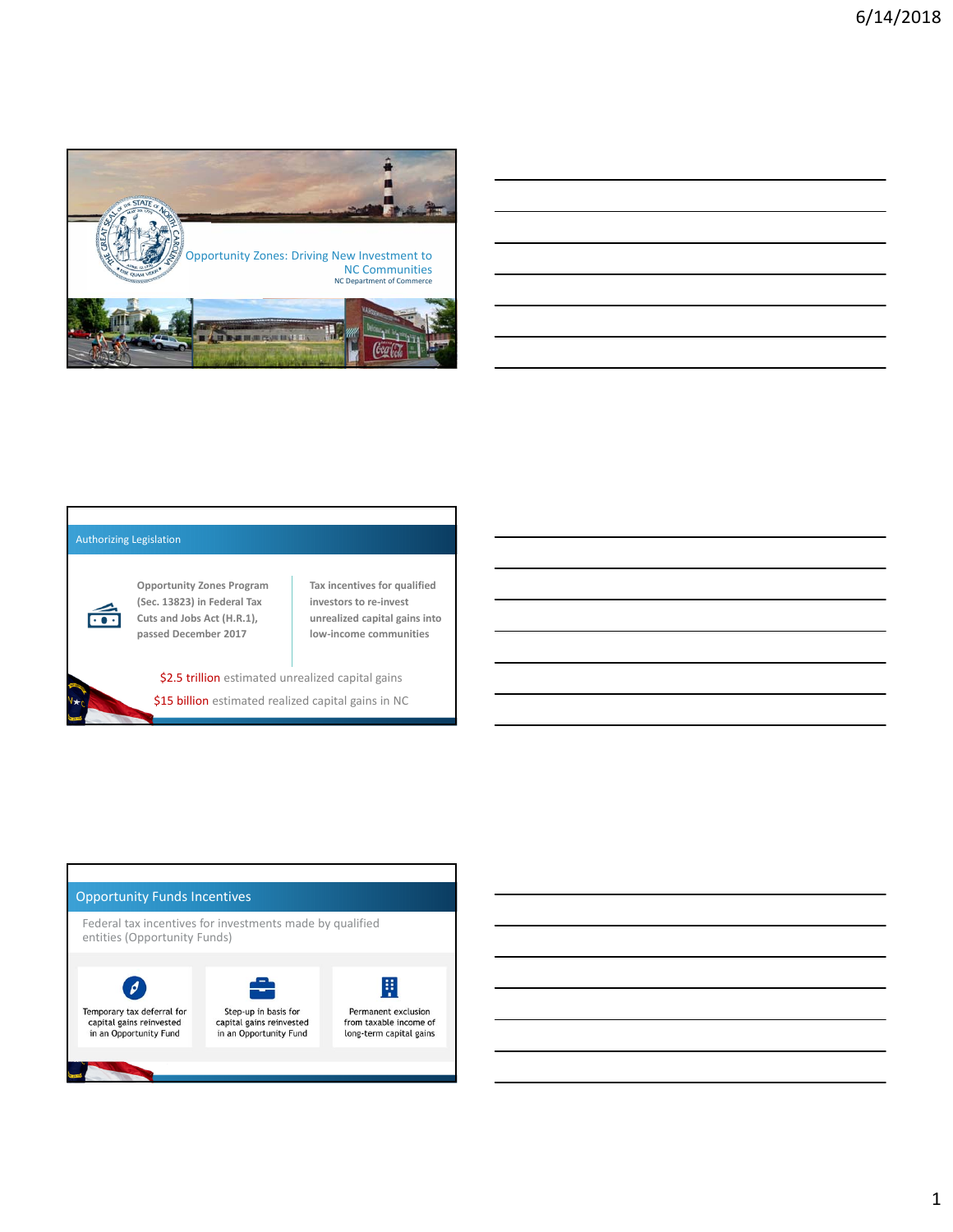



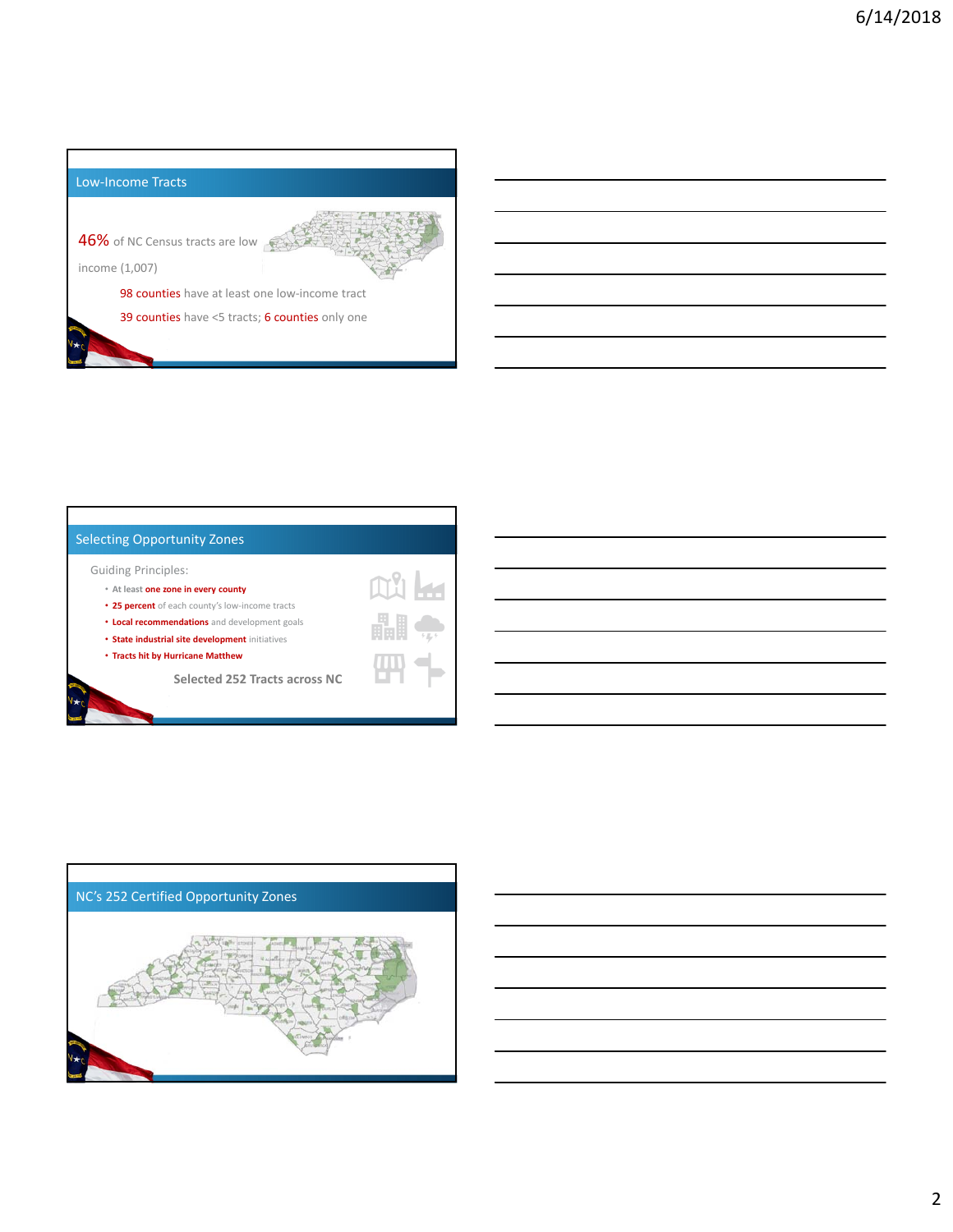

# Next Steps

- 1. U.S. Treasury still developing criteria for Opportunity Funds.
- 2. No timeline from Treasury, earliest estimates point to late 2018.
- 3. State and Regional convenings to bring together OZ partners.
- 4. Engage private sector, developers and local leaders to encourage quality deal flow across asset classes.
- 5. Supporting and connecting NC communities with deal, analysis and technical resources.